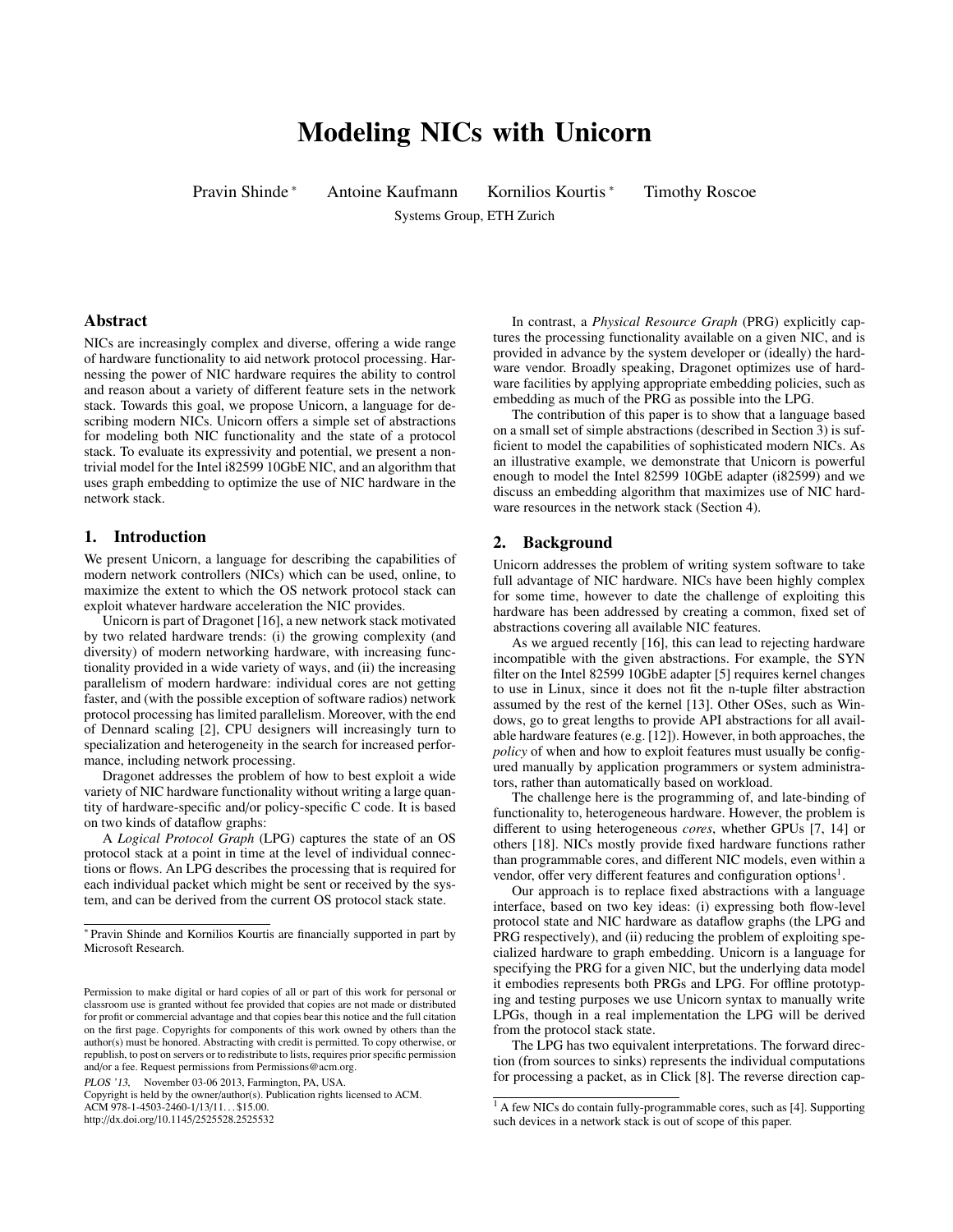

Figure 1: LPG example for receiving network packets.

tures dependencies between computations and is used for determining which NIC features should be used. Dragonet works by maintaining an embedding of the PRG in the LPG at runtime as network connections come and go, by assigning LPG nodes to PRG nodes (NIC fixed functions). The remainder of the LPG is then implemented in software (not necessarily as a dataflow graph).

There is a long tradition of hardware description DSLs for OS development. "Device trees" describing platform configuration are widely used in modern operating systems like Linux, particularly for system-on-chip hardware [9]. Research DSLs like Devil [11] and Termite [15] help automate hardware programming by generating correct-by-construction driver code. Unicorn is complementary: it does not provide a hardware access mechanism, but instead provides a semantic description of the available functionality.

The dataflow model of computation also has a long history, and has recently been applied in parallel programming [1, 6, 14]. Dataflow representations of network processing are used in Click [8] and the x-kernel [3]. Unicorn differs from these systems by having a set of primitive node types which facilitate both automated embedding of a PRG in the LPG, and semantics-preserving transformations on the LPG.

Finally, other novel language approaches to protocol implementation like Melange [10] could be used alongside Unicorn to facilitate implementing the software part of the LPG.

# 3. UNICORN

Unicorn is a domain specific language for expressing the LPG and PRG so that they can be both easily generated from concise descriptions, and effectively manipulated by appropriate algorithms that implement the embedding and possibly other operations. Our goal is for the Dragonet stack to use representations of the PRG (along with the associated device driver) and LPG internally when placing packet processing functionality at runtime.

The Unicorn language is actually two different concepts: (i) a *concrete syntax* for writing descriptions of NICs, and (ii) an *abstract model* for representing Dragonet dataflow graphs, both PRGs and LPGs. The concrete syntax is intended for only writing PRGs based on descriptions found in NIC vendor documentation, though we also use it to write test LPGs for development and debug purposes. Online, however, the Dragonet protocol stack itself will maintain the LPG as connections come and go. Since there is a close correspondence between the concrete syntax and abstract model, however, we will mostly conflate them in this paper.

The primary challenge motivating Unicorn is NIC diversity. We make only one assumption about NICs: that it is possible to represent their functionality as a dataflow graph that can be matched against the LPG. The names of graph nodes used in a PRG to describe a NIC must correspond to those used to represent an LPG. Contrarily to traditional NIC driver interfaces based on function hooks, LPG allows implementing arbitrary parts of the network stack in the NIC hardware or in the NIC driver.

We build our graph models with a small set of abstractions as basic building blocks. These abstractions are the minimum information required to transform and embed LPGs and PRGs. The core of Unicorn consists of three node types: function nodes (F-nodes), configuration nodes (C-nodes) and logical operator nodes. F-nodes combined with logical operators capture the execution flow and dependencies of protocol processing, while C-nodes capture the configuration options of a NIC.

These basic building blocks are not sufficient to fully model a NIC: for example, reasoning about performance requires more information than the PRG layout. To avoid making assumptions about NICs, we handle these cases by annotating nodes with attributes. Although we expect to build common abstractions for many of these attributes, they are external to the basic node model.

### 3.1 Logical Protocol Graph

Fig. 1 shows an example (partial) LPG for receiving packets that starts from the NIC hardware queue (Q1) on the hardware/software boundary and handles Ethernet, IP, and UDP processing. In this particular example, two applications, named and dhcpd, are waiting for packets on UDP ports 53 and 67 (depicted by nodes UDP/\*:53 and UDP/\*:67) respectively. We next discuss how we build our LPG models.

*Function nodes (F-nodes)* F-nodes are the basic components of our graphs. They represent individual packet computations and are labeled based on the computation they implement. An F-node's outputs are grouped into *ports*. Protocol processing is modeled by each F-node applying a computation to the packet and subsequently enabling a single output port. Enabling an output port, effectively activates a set of F-nodes as defined by the port's edges. For example, the second LPG node is labeled IsEth and has two ports: the port labeled T (true) has multiple outputs leading to the next stages of packet processing, whereas the port labeled F (false) has a single output leading to the packet being dropped, which we omit for brevity.

*Logical operators* F-nodes have a single input. To handle cases where enabling an F-node might depend on the output of multiple other F-nodes we use *logical operator* nodes (AND/OR). For each operand, logical operators have two inputs (true and false) and only one of them can be enabled. Hence, each operand typically corresponds to a node and each of the operand's inputs to a different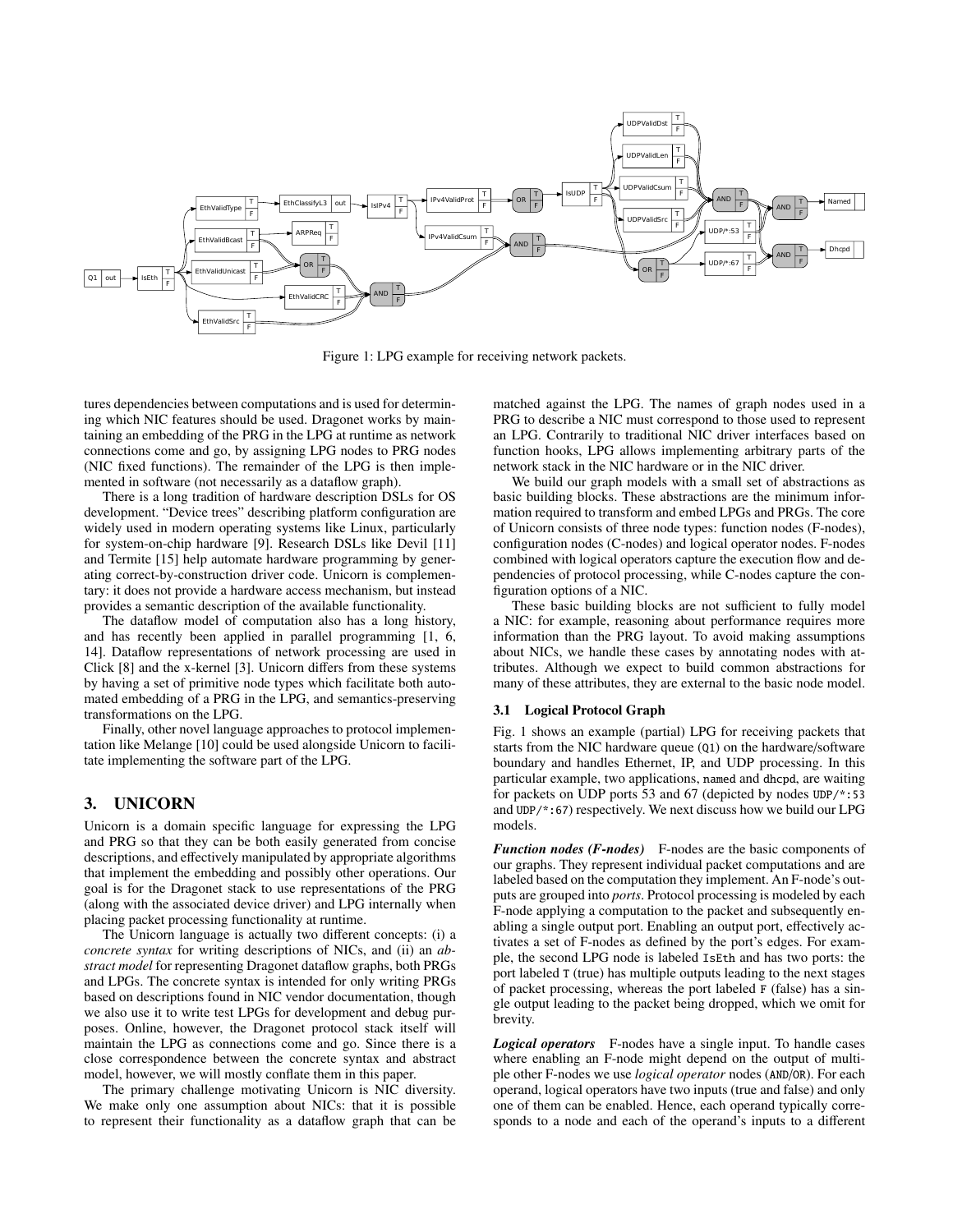port of that node. To simplify our model and the graph representations, we assume that only boolean F-nodes, i.e., nodes that have exactly two output ports: T and F, are connected to logical operators. Additionally, instead of drawing two edges from the boolean node to the logical operator, we draw a single double line. The logical operators have the usual semantics and may be short-circuited. In the LPG of Fig. 1, UDP header field checks (e.g., UDPValidDst, UDPValidSrc, etc.) are fed to an AND node because all fields need to be valid. Conversely, nodes EthValidBcast and EthValidUnicast are combined using an OR node to check whether this packet has a valid Ethernet destination address.

In our model, packet processing progresses by enabling different F-nodes until a terminal node is reached. At any given time, the state of the packet is defined by the paths of the enabled F-nodes. On the receive side, F-nodes typically inspect the packet to identify its proper destination. On the send side, F-nodes typically build the appropriate packet headers so that the packet can be sent over the network.

Conceptually, each F-node applies a computation to the packet. Since ports might include multiple outputs, our LPG representation defines a partial order rather than a full order for these computations. Hence, there are multiple serialized execution schedules that can be generated from the same LPG, all of which have the same output. We do not reduce the partial order to a full order, so that we are able to match F-nodes to NIC fixed functions regardless of what order the NIC enforces, as long as it is compatible with our partial order. Another benefit is that it allows to model possible performance optimizations such as parallel execution, although in such a case, care must be taken to ensure that concurrent F-node execution does not cause inconsistencies.

Using the receive path as an example, packet data needs to be passed to user-space via a socket. In Fig. 1, two boolean nodes (UDP/\*:53, UDP/\*:67) match packets against network flows belonging to specific applications. In practice, these nodes most likely are implemented together as a single lookup table.

In our description so far, the only state we consider is the path followed in the graph and the packet itself. To implement a protocol such as TCP, however, additional state is required. This state might be per network connection (e.g., the TCP control block), or global for the whole interface (e.g., for implementing traffic shaping). We consider new packets generated for processing (e.g., ACKs) a part of this state. The computations that are modeled by F-nodes potentially need to access and modify this state. Our current model assumes that each packet is processed atomically, so the state can be safely accessed by F-nodes as needed. In practice, however, it is important that packets can be processed in parallel to exploit multiple cores. We plan to address this in our implementation by dividing and possibly replicating the state appropriately, allowing efficient and scalable access to it.

#### 3.2 Physical Resource Graph

A PRG can be viewed as a high-level interface between the generic OS protocol stack and the driver code which accesses the NIC hardware. While the LPG captures an abstract view of the packet processing dataflow, the PRG models the fixed-function computations performed by the NIC. We write PRGs based on datasheets, using the same abstractions as for LPGs.

A PRG node *P* having the same label as an LPG node *L* implies that *P* implements *L*'s function and thus *L* can be mapped to *P*. A PRG example is shown in Fig. 2.

Ideally, expressing the protocol in a fine-grained manner via the LPG should allow matching every possible hardware function offered by the NIC for this protocol. In practice, however, creating a fully future-proof LPG is very challenging, while defining what is part of the logical protocol state and what is not is ultimately a matter of taste. Thus, we do not assume that every PRG node can be matched against an LPG node. Unknown PRG nodes (those not in the LPG) represent NIC-specific functionality which is not a part of the logical protocol representation.

*Configuration nodes (C-nodes)* Modern NICs offer rich configuration options that can drastically vary the NIC's behavior. We represent NIC configuration and how it affects the resulting PRG using *C-nodes*. C-nodes are PRG nodes that represent unconfigured parts of the NIC. A C-node is configured by applying configuration values to it, which results in the C-node being replaced by a new set of nodes and edges (i.e., a subgraph). The new edges are restrained by the original C-node edges. For example, if there is no edge between a node *n* and the C-node, then the new edges cannot include *n*.

More formally, assuming a graph *G* (typically the PRG) with vertices  $G \cdot v$  and edges  $G \cdot e$ , a *generic C-node*  $x \in G \cdot v$  consists of a configuration space  $C_x$  and a function  $f_x$  that maps each point in the configuration space  $c \in C_x$  to a subgraph  $\Gamma$ .  $\Gamma$  consists of vertices <sup>Γ</sup>.*<sup>v</sup>* and edges <sup>Γ</sup>.*e*, and is subject to a number of constrains: First, vertices in  $\Gamma$ *.v* should not already exist in *G* ( $\Gamma$ *.v* $\cap$ *G.v* =  $\emptyset$ ). Second, if  $I_x$  are the nodes that point to  $x (I_x = \{i \in G, v \mid (i, x) \in G, e\})^2$  and  $O_x$  are the nodes pointed by  $x (O_x = \{o \in G, v \mid (x, o) \in G, e\})$  then *O*<sub>*x*</sub> are the nodes pointed by  $x$  (*O*<sub>*x*</sub> = { $o \in G$ *.v* | (*x*, *o*)  $\in G$ *.e*}), then each edge in <sup>Γ</sup>.*<sup>e</sup>* should start from a node in either *<sup>I</sup><sup>x</sup>* or <sup>Γ</sup>.*<sup>v</sup>* and point to a node in either  $O_x$  or  $\Gamma \cdot v$  ( $\forall (j, k) \in \Gamma \cdot e : (j \in I_x \cup \Gamma \cdot v) \wedge (k \in$  $O_x$  ∪  $\Gamma$ *.v*)). When applying a configuration *c* to a C-node *x* in a graph *<sup>G</sup>*, *<sup>G</sup>* changes in two ways: (i) *<sup>x</sup>* is removed and vertices <sup>Γ</sup>.*<sup>v</sup>* are added to to *<sup>G</sup>*.*<sup>v</sup>* (ii) *<sup>x</sup>*'s edges are removed and edges <sup>Γ</sup>.*<sup>e</sup>* are added to *<sup>G</sup>*.*e*.

In practice, we model most of our configuration nodes using *simple C-nodes*, i.e., nodes that select one of their output ports based on the configuration value. For example, the SYN filter functionality of the i82599 is configured using two simple configuration nodes: CSynFilter, that enables or disables the filter, and CSynOut that selects an output queue for the filter.

C-nodes aim to address the diversity of modern and future NICs and are intended for algorithms that explore and evaluate different configuration options. C-nodes with a small configuration space (e.g., a single register that enables or disables a NIC feature) can be naively handled by these algorithms using exhaustive search. Exhaustive search, however, is highly inefficient for C-nodes with a very extensive configuration space (e.g., configuration for mapping network flows to hardware queues). These cases typically require additional a-priory knowledge to reduce the search space. When steering network flows to hardware queues, for example, the space can be reduced by only considering filters that match network flows corresponding to active connections.

An alternative approach to C-nodes would be to enforce a common abstraction on the PRG level that simplifies the search in the configuration space. However, the diversity of NICs makes it difficult, if not impossible, to devise a common and future-proof abstraction for the configuration space without substantially sacrificing flexibility. Instead, we argue for exposing the full NIC configuration space on the PRG. This allows implementing NIC-specific policies that can exploit all capabilities of a NIC, but does not exclude building common abstractions on top of the low-level PRG interface in a similar manner as common NIC drivers implement an OS-specific interface.

#### 3.3 Attributes

The abstractions we have presented so far capture protocol processing in terms of individual computations. As we show in Section 4, these abstractions are sufficient for operations like the embedding that maximizes the use of hardware resources in the NIC. More ad-

 $2$  for simplicity, we ignore that in actuality our edges originate from ports rather than vertices.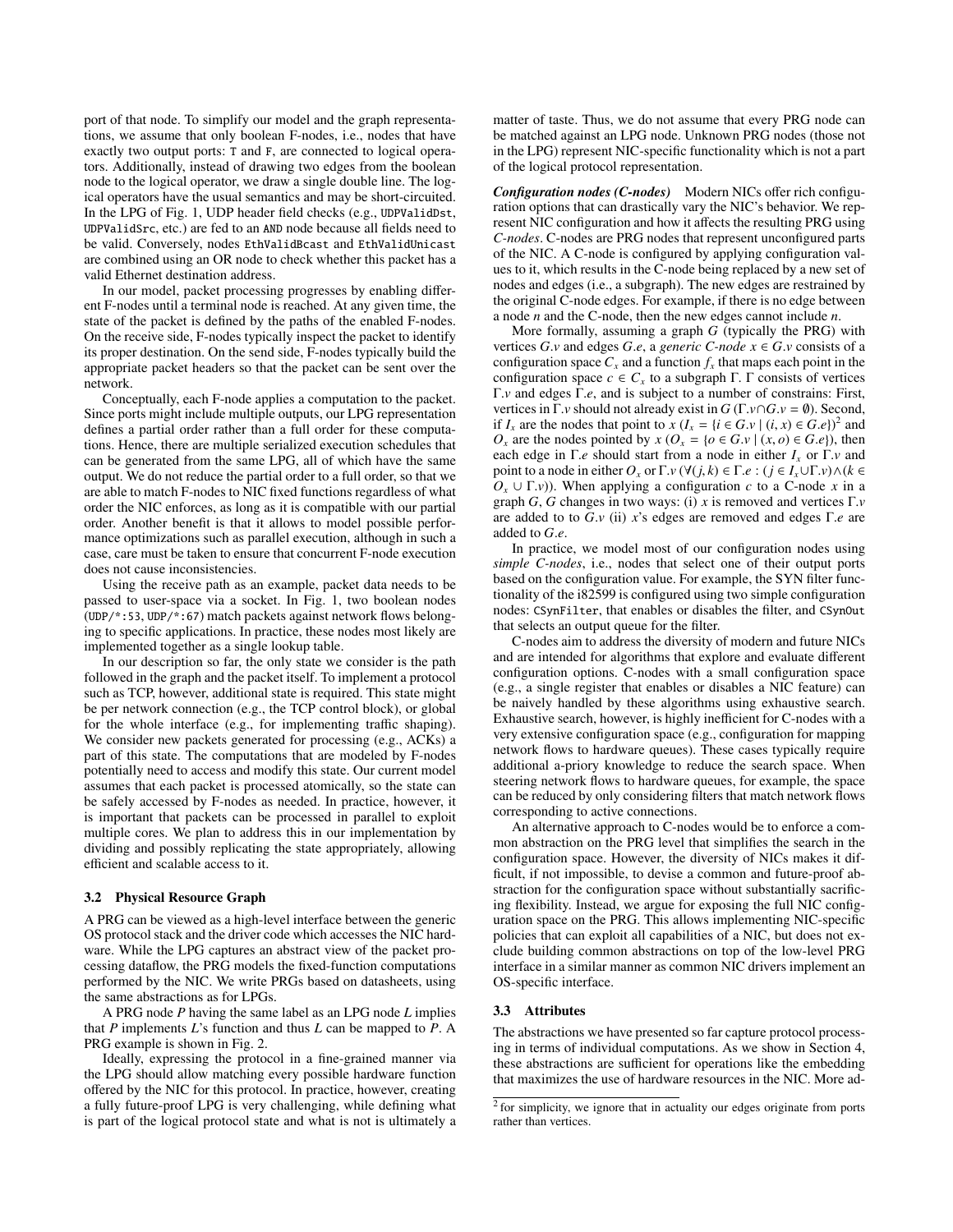

Figure 2: A partial PRG, modeling the receive side of the Intel i82599 10GbE adapter.

vanced reasoning (such as queuing models for performance), however, requires more information which we add by annotating nodes with attributes. As Unicorn matures, we expect to define common abstractions for many of these attributes. In the next paragraphs, we discuss some of the use-cases.

*F-node implementation* F-nodes in their pure form are not associated with a specific implementation. This leads to ambiguity when trying to model graph execution that includes both hardware and software F-nodes because it is impossible to distinguish between them. Hence, we annotate F-nodes with an implementation tag. For instance, an F-node for checksum calculation can be annotated to depict an implementation in NIC hardware, in the driver, or even in a hardware accelerator.

*Modeling performance* An important Dragonet goal is to enable reasoning about network stack performance, by annotating nodes with metrics such as CPU cycles for predicting CPU utilization or latency costs for predicting the latency of processing a packet. Additionally, attributes can be used for modeling F-nodes that maintain queues of packets, such as TCP segmentation offload implementations in hardware (e.g., TSO) or in software (e.g., GSO in the Linux network stack). These nodes offer trade-offs between latency, throughput, and CPU utilization. Subsequently, reasoning about performance requires the ability to describe how these nodes operate (e.g., under what conditions they forward the packet instead of storing it).

*Protection* Traditional NICs perform unprotected DMA transfers, so the OS must mediate all application send/receive operations and copy data between user-space buffers and those used for DMA. Advanced NICs that target high-performance [17] offer protected DMA operations using IOMMUs that allow bypassing the OS and zero-copy communication. Annotating software/NIC boundaries accordingly can allow Dragonet to adapt to such functionality where it is supported by the NIC.

#### 3.4 A first Unicorn implementation

We have prototyped Unicorn using Haskell's QuasiQuotes as an embedded DSL in Haskell. This is highly convenient for trying out LPG models for protocol processing, PRG models for NICs, and embedding algorithms. We also use the same setup to implement network processing using a simulator that processes packets by executing the graph. Dragonet will reimplement the finalized abstract model to achieve acceptable performance (e.g., using C).

An example is shown in Fig. 3. Most model objects are defined using a keyword followed by an identifier and a body in braces. Keywords have the expected semantics (e.g., node defines F-nodes, config defines C-nodes, and graph defines graphs). Outputs are defined using ports that connect to a list of nodes. For example, port ipv4 of node EthClassifyL3\_ connects to two nodes: IsIPv4 and IPv4Checksum\_. Attributes are defined using the attr keyword. An explanation of IsIPv4's software attribute is given in §4.

Simple C-nodes are defined using a set of ports that forms their configuration space. Configuring a simple C-node statically defines a port for the node's output. For example, CSynOutput can

```
1 graph prg {
2 node HWDrop { }
3
     node EthClassifyL3_ {
5 port ipv4[IsIPv4 IPv4Checksum_ ]
6 port other [. CSynFilter] }
7
8 boolean IsIPv4 {
9 attr "software"
10 port true []
11 port false [] }
12
13 config CSynOutput {
14 port q0[Q0]
15 port q1[Q1]
16 port q2[Q2] }
17 }
```
Figure 3: Unicorn snippet for PRG shown in Fig. 2.

be configured with q0 to select the first queue. Generic C-nodes are implemented using an additional Haskell function that implements the functionality of  $f_x$  as described in §3.2.

The constructs discussed above constitute the basic core of the language. We are currently adding syntactic sugar for avoiding boilerplate code, support for more intuitive error messages, and generally simplifying programming. For example, our prototype supports boolean nodes, defined using boolean instead of node. Boolean nodes are constrained to a specific structure: they are expected to have exactly two output ports: true and false.

## 4. Modeling the i82599 with UNICORN

We are currently evaluating Unicorn by modeling different NICs and experimenting with embedding algorithms. Here we discuss modeling the i82599 NIC [5]. A part of i82599's receive path PRG is shown in Fig. 2. We focus our discussion on two interesting features of i82599 from a modeling perspective: hardware checksum calculation and hardware queues.

*Hardware checksum calculation* The i82599 supports hardware checksum calculation for a number of different protocols (e.g., Ethernet, IPv4 and TCP). However, modeling complications arise. On the receive side, for example, the NIC supports classifying IPv4 packets and verifying the IPv4 checksum. The results of these computations are stored in the descriptor passed to the network stack, making a minimal amount of software processing necessary. To handle these cases, we add software nodes in the PRG. This allows expressing dependencies from PRG nodes to software nodes, capturing any additional device-specific software functionality required from the driver. Hence, the IsIPv4 and IPv4ValidCsum in i82599's PRG are software nodes that model the checking of specific flags in the descriptor, rather than the full check. We denote software PRG nodes with dashed boxes in our graphs.

*Hardware queues* Hardware queues are a standard feature of modern NICs. They provide multiple receive and transmit descrip-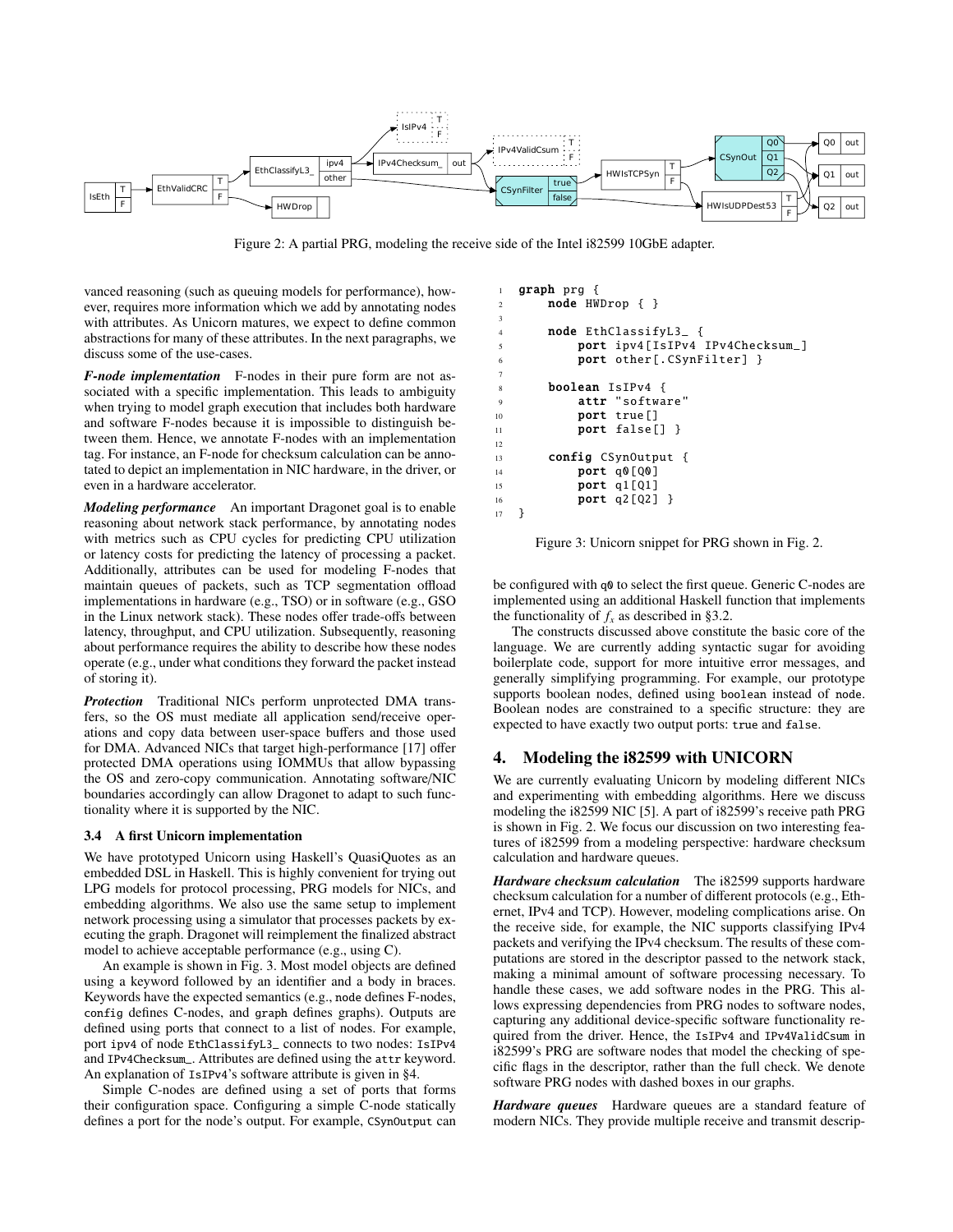

Figure 4: Software nodes of an embedded graph that results from embedding queue Q1 of the PRG shown in Fig. 2 to the LPG shown in Fig. 1. The SYN filter is assumed disabled.

tor queues to the OS, as well as facilities for steering packets into them (filters). Queues expose multiple instances of the NIC to the OS and are typically used to improve the scalability of the network stack with techniques such as RSS, or to improve quality of service for specific network flows. There are multiple different filter mechanisms and each NIC offers its own variant.

The i82599 provides a wide range of different filters, each with possibly different configuration options. Two examples are 5-tuple and SYN filters. The former are specified by a 5-tuple that includes the protocol, the source and destination IP address, and the source and destination port. Any field in the tuple can be masked. SYN filters, when configured, match TCP packets whose SYN flag is set. In Fig. 2, a 5-tuple filter is configured to match UDP packets with a destination port equal to 53 (HWIsUDPDest53) and forward them to Q1. Currently, we model 5-tuple filters using generic C-nodes. The ordering in which the filters are applied needs to be encoded in the PRG so that the resulting model is valid. In our example, the SYN filter will be matched before matching the 5-tuple filters.

In the presence of multiple queues, the network stack is responsible for multiplexing and demultiplexing packets between the queues and the application network flows. In the general case, all flows can interact with all queues. The explicit descriptions provided by the Unicorn models allow Dragonet to reason about which flows interact with which queues and specialize the network stack accordingly. A simple, yet common example is exclusively mapping a network flow to a queue for providing quality of service (QoS).

Reasoning about how flows are mapped to queues requires interactions between LPG nodes that represent flows and PRG nodes that represent filters. Our approach is based on calculating constraints for LPG flow nodes, by examining the set of node/port combinations that dominate each flow node. Constraints act on LPG flow nodes by constraining the set of output ports that can be enabled. As the graphs become complicated (e.g., multiple paths reaching a hardware queue via an OR node), reasoning about flows and queues becomes challenging and computationally unaffordable. Nevertheless, we believe that there are cases that do not fall into this category and can benefit from such an analysis (e.g., when an a queue is configured to serve a single network flow).

An additional difficulty arises because a number of hardware features can be configured on a per-queue basis. This means that the parts of protocol processing done by the hardware and with it the configuration of software protocol processing varies across queues. Also knowledge about the possible flows on a queue can allow simplification of protocol processing (e.g., assuming a queue only receives UDP packets, TCP protocol processing can be dropped). We deal with this by treating each queue in isolation for the embedding.

#### 4.1 Embedding

Ultimately, Unicorn models are to be used by the Dragonet network stack to configure and operate NICs. This requires determining what NIC hardware functionality is used and how hardware and software cooperate. We reduce this problem to embedding the PRG into the LPG. The embedded graph includes PRG and LPG nodes, but for any label only one node is included. All LPG labels exist in the embedded graph, and all LPG/PRG dependencies are respected. To enable for adaptation to the flows of each queue, we perform a separate embedding for each queue.

Next, we discuss a basic embedding algorithm that tries to maximize use of PRG nodes, assuming a fully configured NIC. We start by adding to the embedded graph the desired NIC queue and all its dependencies, which guarantees that we use as much of the PRG as possible. Then we iteratively pick nodes from the set of unembedded LPG nodes (*U*) so that all their dependencies are already embedded. If LPG is acyclic (which is currently the case in our models), then either *U* is empty or such a node exists. When the embedded graph is produced, we need to determine a single point for the software/hardware boundary. We use a node (SW) to define that point, which we place right after the PRG queue node. Subsequently, all PRG software nodes are moved beyond this boundary.

Figure 4 shows the resulting graph's software nodes when embedding queue Q1 of the PRG shown in Fig. 2 to the LPG shown in Fig. 1, assuming the SYN filter is disabled. Nodes starting with L are LPG nodes and nodes starting with P are PRG nodes. If the SYN filter is disabled, Q1 in the PRG is dominated by a 5-tuple filter for UDP packets to port 53. Applying the 5-tuple filter constrains to the two UDP flows in the LPG, reveals that only one flow is assigned to Q1. Although this is a simple example, we argue that it illustrates the potential benefits of our proposed PRG/LPG models.

# 5. Conclusions and Future work

In this paper we presented Unicorn, a language for modeling NICs. Based on its primitives, we built a model for the i82599 NIC and discussed how we can manipulate this model for controlling and reasoning about NIC hardware resources.

We believe that Unicorn is a first step towards implementing a network stack that can fully exploit modern NICs. There are, however, many unresolved challenges. Our future work will focus on implementing: (i) an efficient network stack that can be controlled by an (incremental and online) embedding of the PRG(s) into the LPG, and (ii) the corresponding NIC drivers.